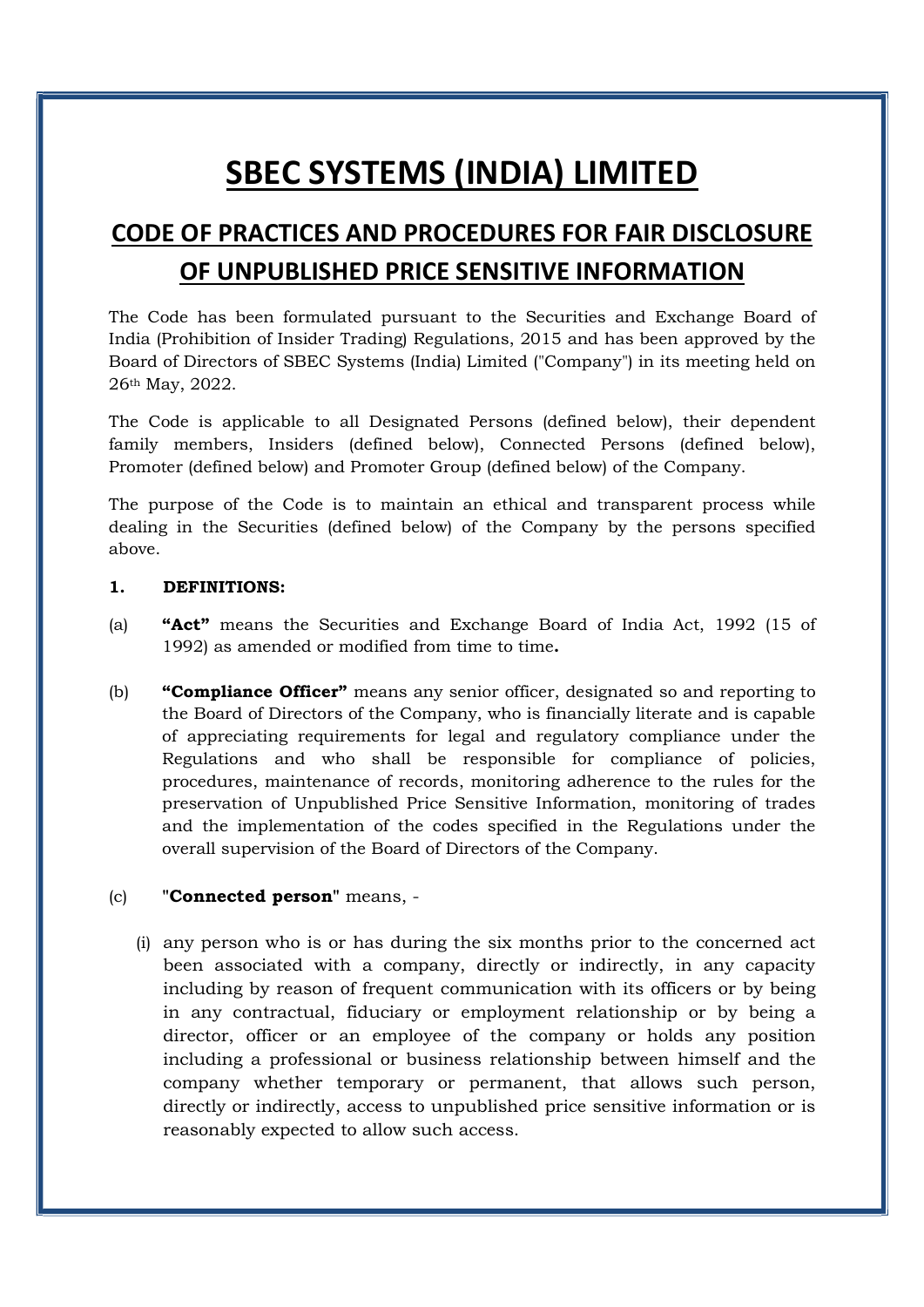- (ii) Without prejudice to the generality of the foregoing, the persons falling within the following categories shall be deemed to be connected persons unless the contrary is established, -
- (a) an immediate relative of connected persons specified in clause (i); or
- (b) a holding company or associate company or subsidiary company; or
- (c) an intermediary as specified in section 12 of the Act or an employee or director thereof; or
- (d) an investment company, trustee company, asset management company or an employee or director thereof; or
- (e) an official of a stock exchange or of clearing house or corporation; or
- (f) a member of board of trustees of a mutual fund or a member of the board of directors of the asset management company of a mutual fund or is an employee thereof; or
- (g) a member of the board of directors or an employee, of a public financial institution as defined in section 2 (72) of the Companies Act, 2013; or
- (h) an official or an employee of a self-regulatory organization recognised or authorized by the Board; or
- (i) a banker of the company; or
- (j) a concern, firm, trust, Hindu undivided family, company or association of persons wherein a director of a company or his immediate relative or banker of the company, has more than ten per cent. of the holding or interest;
- (d) **"immediate relative"** means a spouse of a person, and includes parent, sibling, and child of such person or of the spouse, any of whom is either dependent financially on such person, or consults such person in taking decisions relating to trading in securities;
- (e) "Insider": Insider means any person who is;
	- I. A connected person
	- II. In possession of or having access to unpublished price sensitive information;
- (f) "Promoter": Promoter shall have the meaning assigned to it under the Securities and Exchange Board of India (Issue of Capital and Disclosure Requirements) Regulations, 2009 or any modification thereof.
- (g) **"Promoter Group":** Promoter Group shall have the meaning assigned to it under the Securities and Exchange Board of India (Issue of Capital and Disclosure Requirements) Regulations, 2009 or any modification thereof.
- (h) **"Unpublished Price Sensitive Information":** Any information, relating to the company or its securities, directly or indirectly, that is not generally available, which upon become generally available, is likely to materially affect the price of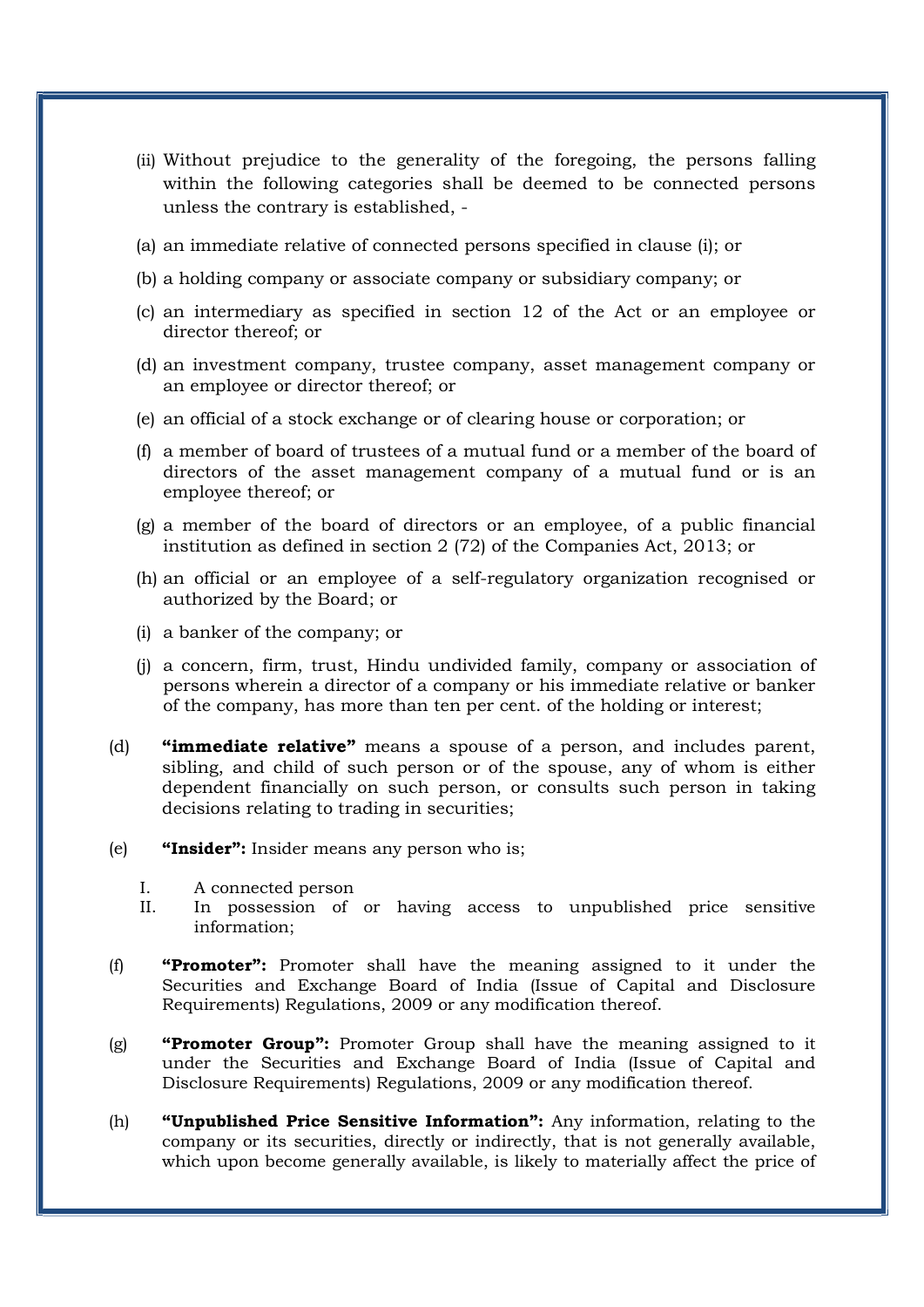the securities and shall, ordinarily including but not restricted to, information relating to the following: –

(i) Financial results;

(ii) dividends;

(iii) change in capital structure;

(iv) mergers, de-mergers, acquisitions, delistings, disposals and expansion of business and such other transactions;

(v) changes in key managerial personnel.

#### (i) "Designated Persons" shall include –

- i. Directors of the Company;
- ii. Chief Executive Officer, Chief Financial Officer and Company Secretary of the Company;
- iii. CEC Members (i.e. direct reports to CEO) of the Company and/or its subsidiaries;
- iv. One level below CEC Members of the Company and/or its subsidiaries;
- v. All promoters of listed companies and promoters who are individuals or investment companies for intermediaries or fiduciaries;
- vi. All employees of the Company and/or its subsidiaries based at Support Office of Corporate Secretarial, Finance, Investor Relations, Internal Audit, CEO Office and Legal functions;
- vii. Such other persons as the Compliance Officer may notify from time to time basis seniority and professional designation or basis role and criticality of function that may entail such person to have availability of UPSI.
- (j) "Legitimate Purpose" shall mean sharing of Unpublished Price Sensitive Information (UPSI) in the ordinary course of business by an Insider with partners, collaborators, lenders, customers, suppliers, merchant bankers, legal advisors, auditors, insolvency professionals, or other advisors or consultants, provided that such sharing has not been carried out to evade or circumvent the prohibitions of the Regulations.

Any person in receipt of Unpublished Price Sensitive Information pursuant to a "legitimate purpose" shall be considered an "insider" for purposes of these regulations and due notice shall be given to such persons to maintain confidentiality of such unpublished price sensitive information in compliance with the Code of Conduct to Regulate, Monitor and Report Trading by Insiders and the SEBI (Prohibition of Insider Trading) Regulations, 2015.

 $(k)$  "Generally available information" means information that is accessible to the public on a non-discriminatory basis.

#### 2. APPLICABILITY

This "Code of Internal Procedures and Conduct for prohibition of insider trading in dealing with the securities of SBEC Systems (India) Limited" shall apply to all "insiders", as above including Designated Persons.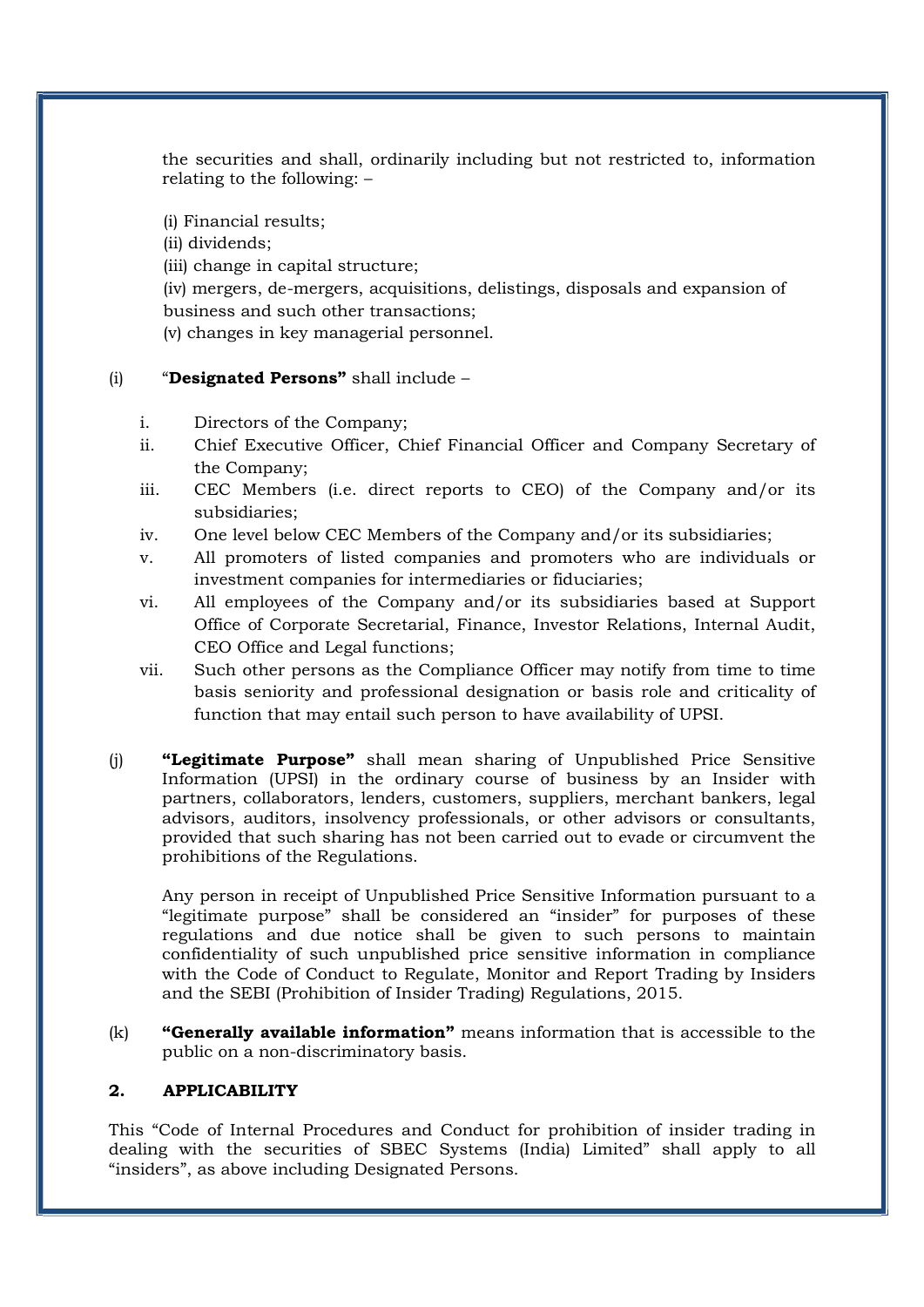#### 3. COMMUNICATION OR PROCUREMENT OF UNPUBLISHED PRICE SENSITIVE INFORMATION

- a) No insider will communicate or allow access to UPSI related to a Company or securities listed or proposed to be listed, to any person or other insiders except when such communication is legitimate for the purpose of their duty, performance or legal obligations.
- b) No person can procure from or cause the communication by an insider of UPSI except in furtherance of legitimate purpose, performance of duty or discharge of legal obligations.
- c) Notwithstanding anything contained in this Code, any Unpublished Price Sensitive Information may be communicated, provided, allowed access to or procured, in connection with a transaction that would:-
	- (i) entail an obligation to make an open offer under the Takeover Regulations where the Board of Directors are of the informed opinion that the proposed transaction is in the best interests of the Company;
	- (ii) not attract the obligation to make an open offer under the Takeover Regulations but where the Board of Directors are of the informed opinion that the proposed transaction is in the best interests of the Company and the information that constitutes Unpublished Price Sensitive Information is disseminated to be made Generally Available Information at least 2 (two) Trading Days prior to the proposed transaction being effected in such form as the Board of Directors may determine;
	- (iii) For purposes of sub-clause (c) above, the Board of Directors shall require the parties to execute agreements to contract confidentiality and non-disclosure obligations on the part of such parties and such parties shall keep information so received confidential, April 01, 2019 except for the purpose of sub-clause (c), and shall not otherwise Trade in Securities of the Company when in possession of Unpublished Price Sensitive Information.

#### 4. RESTRICTION ON TRADING WHILE IN POSSESSION OF UPSI

Save as provided in this Code and the SEBI Regulations, no Insider shall Trade in Securities of the Company when in possession of Unpublished Price Sensitive Information.

When a person who has traded in Securities has been in possession of Unpublished Price Sensitive Information, his trades would be presumed to have been motivated by the knowledge and awareness of such information in his possession.

Provided that the Insider may trade in the following circumstances: –

(i) the transaction is an off-market inter-se transfer between Insiders who were in possession of the same Unpublished Price Sensitive Information without being in breach of Regulation 3 above and both parties had made a conscious and informed trade decision;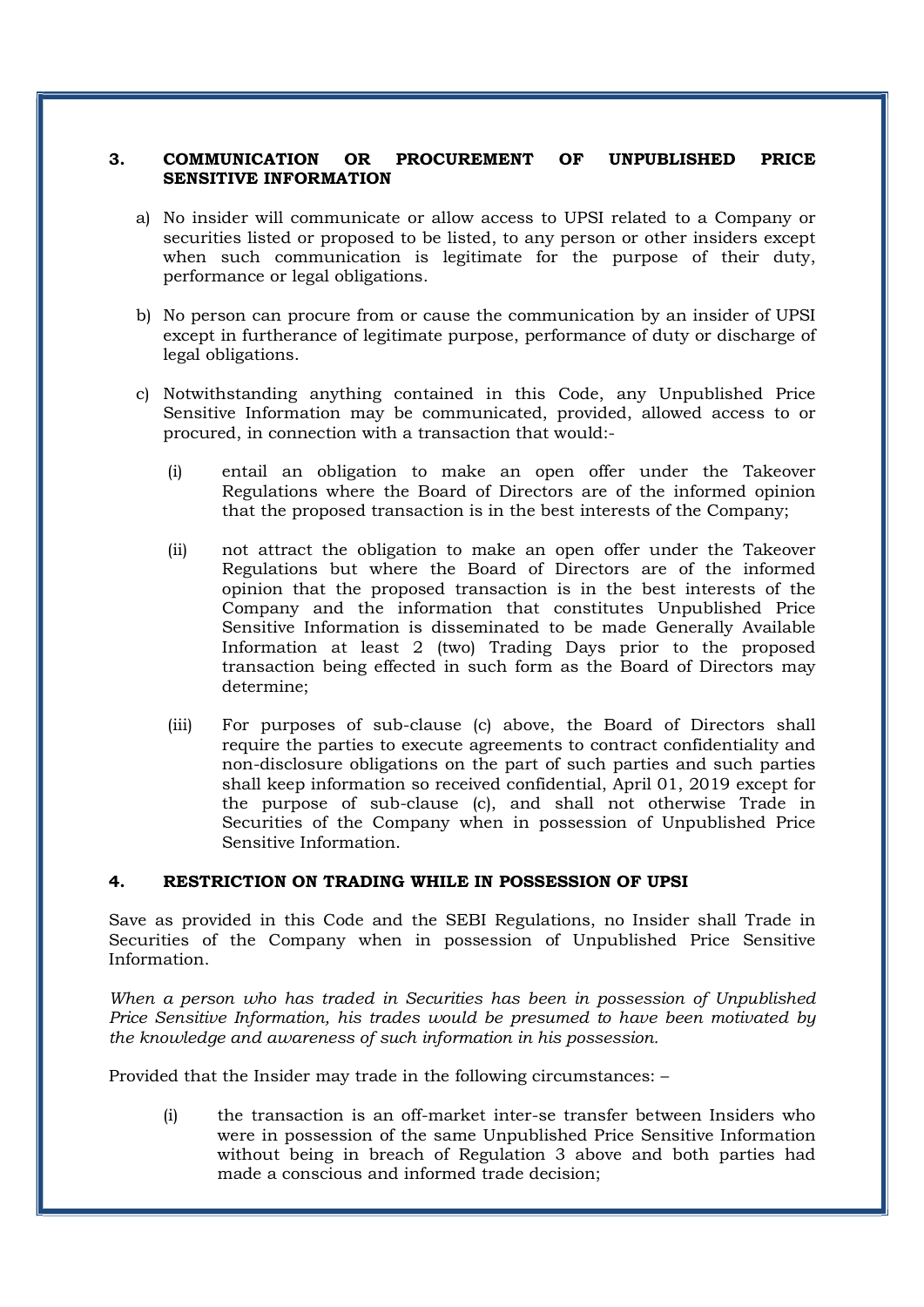Provided that such Unpublished Price Sensitive Information was not obtained under Regulation 3 of this Code.

(ii) the transaction was carried out through the block deal window mechanism between persons who were in possession of the Unpublished Price Sensitive Information without being in breach of regulation 3 above and both parties had made a conscious and informed trade decision;

Provided that such Unpublished Price Sensitive Information was not obtained under Regulation 3 of this Code.

- (iii) the transaction in question was carried out pursuant to a statutory or regulatory obligation to carry out a bona fide transaction.
- (iv) the transaction in question was undertaken pursuant to the exercise of stock options in respect of which the exercise price was pre-determined in compliance with applicable regulations.
- (v) In case of non-individual insiders:
	- (a) the individuals who were in possession of such Unpublished Price Sensitive Information were different from the individuals taking trading decisions and such decision-making individuals were not in possession of such Unpublished Price Sensitive Information when they took the decision to trade; and
	- (b) appropriate and adequate arrangements were in place to ensure that the Regulations are not violated and no Unpublished Price Sensitive Information was communicated by the individuals possessing the information to the individuals taking trading decisions and there is no evidence of such arrangements having been breached;
- (vi) The trades were pursuant to a Trading Plan set up in accordance with Regulation 5.

 When a person who has traded in Securities has been in possession of Unpublished Price Sensitive Information, his trades would be presumed to have been motivated by the knowledge and awareness of such information in his possession. The reasons for which he trades or the purposes to which he applies the proceeds of the transactions are not intended to be relevant for determining whether a person has violated the regulation. He traded when in possession of Unpublished Price Sensitive Information is what would need to be demonstrated at the outset to bring a charge. Once this is established, it would be open to the Insider to prove his innocence by demonstrating the circumstances mentioned in the proviso, failing which he would have violated the prohibition.

In the case of Connected Person the onus of establishing, that they were not in possession of Unpublished Price Sensitive Information, shall be on such Connected Persons and in other cases, the onus would be on the Board of Directors.

#### 5. TRADING PLAN: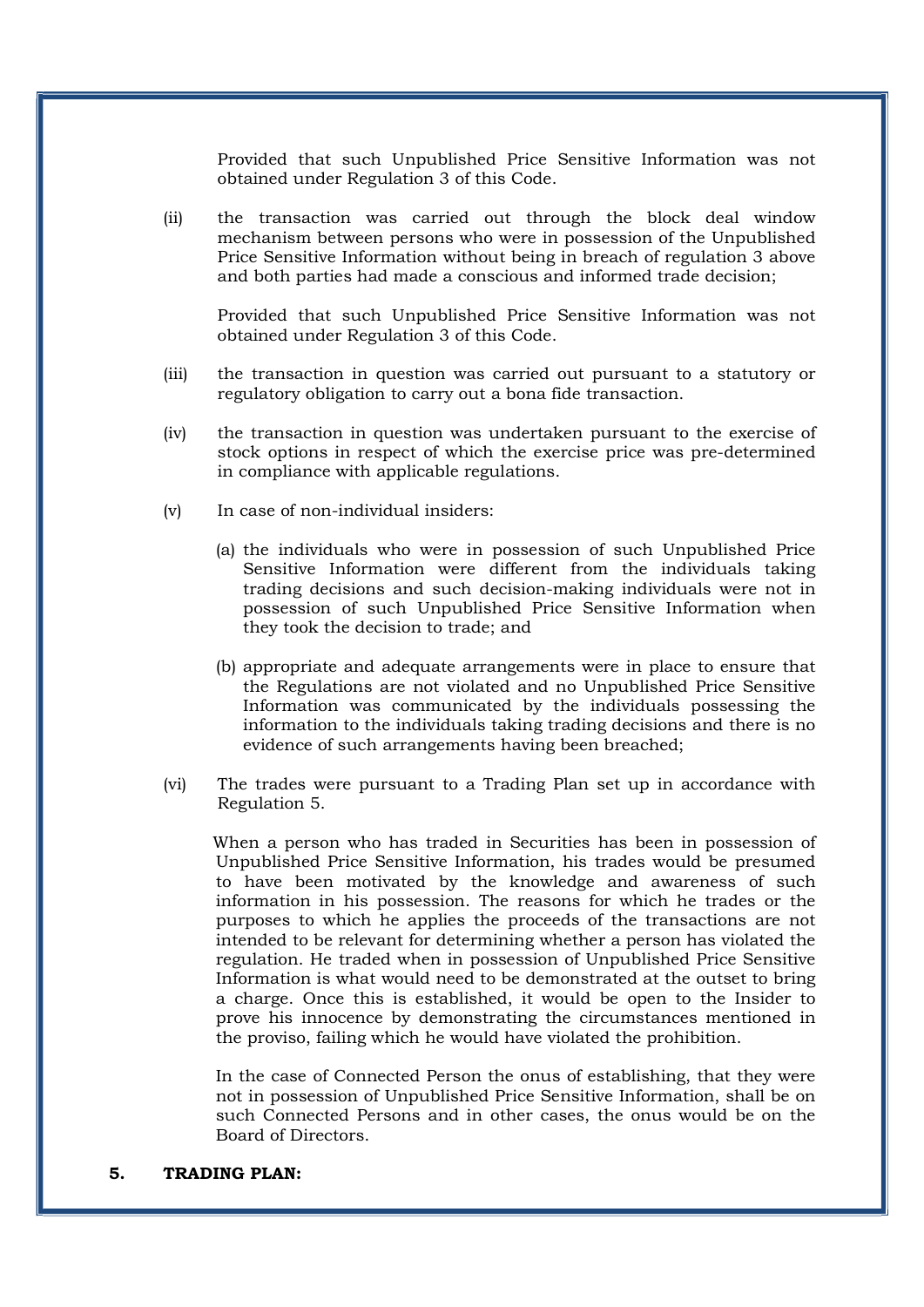An insider shall be entitled to formulate a trading plan and place it before the Compliance Officer for approval and public disclosure so that trades can be carried out on his behalf.

Such trading plan shall:-

- i. not entail commencement of trading on behalf of the insider earlier than six months from the public disclosure of the plan.
- ii. not entail trading for the period between the twentieth trading day prior to the last day of any financial period for which results are required to be announced by SBEC Systems (India) Limited and the second trading day after the disclosure of such financial results;
- iii. entail trading for a period of not less than twelve months;
- iv. not entail overlap of any period for which another trading plan is already in existence;
- v. set out either the value of trades to be effected or the number of securities to trade along with the nature of the trade the intervals at, or dates on which such trades shall be effected; and
- vi. not entail trading in securities for market abuse.

The Compliance Officer shall review the Trading Plan to assess whether the plan would have any potential for violation of the Regulations and is also entitled to seek express undertakings as may be necessary to enable such assessment and to approve and monitor the implementation of the plan.

The pre-clearance of trades shall not be required for a trade executed as per an approved Trading Plan. Also Trading Window norms and restrictions on contra trade shall not be applicable for trades carried out in accordance with an approved Trading Plan.

Once satisfied, the Compliance Officer shall approve the plan and notify the same to the Stock Exchange(s) on which the Securities of the Company are listed. The Compliance Officer shall review the trading plan and assess to check any potential violations of these regulations and may even ask for undertaking as may be required for implementation of plan.

The Trading Plan once approved shall be irrevocable and the Insider shall mandatorily have to implement the plan, without being entitled to either deviate from it or to execute any trade in the Securities outside the scope of the Trading Plan.

Provided that the implementation of the Trading Plan shall not be commenced if any Unpublished Price Sensitive Information in possession of the Insider at the time of formulation of the plan has not become generally available at the time of the commencement of implementation and in such event, the Compliance Officer shall confirm that the commencement ought to be deferred until such Unpublished Price Sensitive Information becomes Generally Available Information.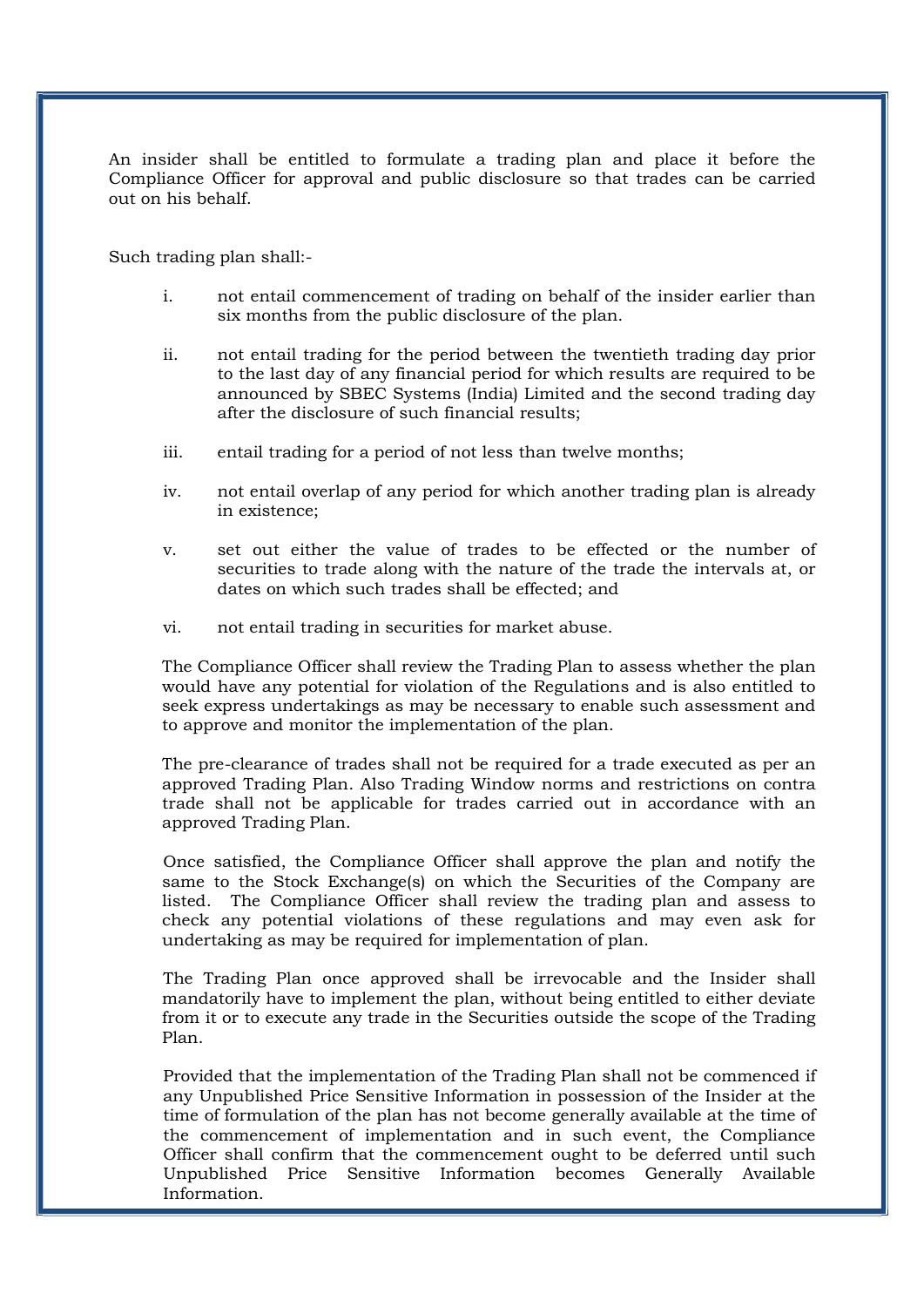#### 6. TRADING WINDOW

The Company shall specify a trading period, to be called "Trading Window", for Trading in the Company's Securities. When the Trading Window is closed, none of the employees and Insider (including their Immediate Relatives) shall trade in the Company's Securities. The Trading Window shall be closed from the end of every quarter. The closure of Trading Window shall not restrict employees from exercising ESOPs.

- (A) The trading window shall be, inter alia, closed at the time of:
	- a. Declaration of financial results (quarterly, half-yearly and annual)
	- b. Declaration of dividends (interim and final)
	- c. Consideration of issues of securities by way of public/rights/bonus etc, by the Board
	- d. Consideration of any major expansion plans or execution of new major projects by the Board
	- e. Change in Key Managerial Personnel
	- f. amalgamation, mergers, takeovers, and buy-back by the Board.
	- g. Consideration of disposal of whole or substantially whole of the undertaking by the Board
	- h. Material events in accordance with the SEBI (Listing Obligations and Disclosure Requirements) Regulations, 2015.

In addition to the items specified above, the Trading Window shall also be closed when the Compliance Officer determines that a Designated Person or class of Designated Persons can reasonably be expected to have possession of Unpublished Price Sensitive Information. Such closure shall be imposed in relation to such Securities to which such Unpublished Price Sensitive Information relates.

In case of declaration of financial results, the Trading Window can be closed during the period beginning from the last day of any financial period for which results are required to be announced and ending 48 hours after the public release of such results. In all other circumstances, the time for commencement of closing of Trading Window shall be as determined by the Compliance Officer in consultation with the Board of Directors.

When the trading window is closed, the designated persons/ designated employees/ directors and their immediate relatives shall not trade in the Company's securities during such period.

The time for commencement of closing of trading window shall be decided by the Company.

The re-opening of the trading window shall be determined by the Compliance Officer and the trading window shall be opened 48 hours after the information referred to in paragraph (A) is made public.

Trading Window may be closed by the Company during such time in addition to the above period, as may be deemed fit by the Compliance Officer. The notice of closure of the Trading Window intimated to the stock exchanges, if any, wherever the Securities of the Company are listed.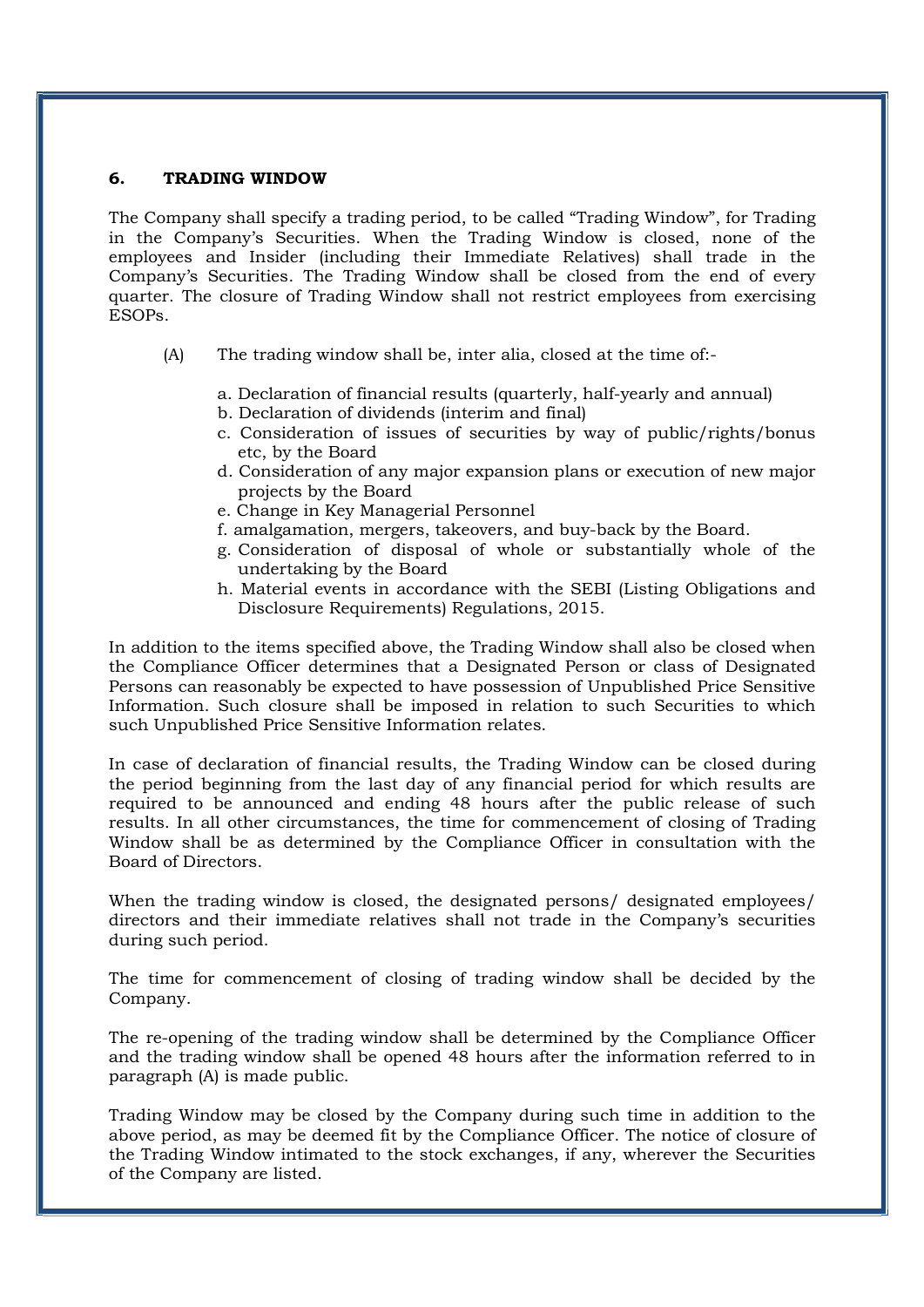#### 7. INSTITUTIONAL MECHANISM FOR PREVENTION OF INSIDER TRADING

#### Formulation of mechanism for prevention of Insider Trading

The Chairman/Chief Executive Officer/Managing Director/Whole Time Director of the Company shall put in place adequate and effective system of internal controls through this Code, to ensure compliance to prevent Insider Trading. For the purpose, Chairman/CEO/MD/WTD or Compliance Officer may hire external agencies for monitoring Trading in Securities by Designated Persons etc. of the Company.

#### Internal Controls

The internal controls shall include the following:

- a) all the Unpublished Price Sensitive Information shall be kept confidential;
- b) the Insiders shall ensure adequate restrictions on communication or procurement of Unpublished Price Sensitive Information;
- c) lists of all persons, including Designated Person with whom Unpublished Price Sensitive Information is shared and confidentiality agreements shall be signed or notice shall be served to all such persons;
- d) all other relevant requirements specified under the Regulations shall be complied with; and
- e) the Compliance Officer shall on periodically conduct a process review to evaluate effectiveness of such internal controls.
- f) the Audit and Risk Management Committee of the Company shall review compliance with the provisions of the Regulations on annual basis and shall verify that the systems for internal control are adequate and are operating effectively.
- g) The Company through its Whistle-Blower Policy make employees aware of such Code to enable employees to report instances of leak of Unpublished Price Sensitive Information.

#### 8. DISCLOSURES

#### Initial Disclosure

- (a) Every Promoter, members of Promoter Group, Key Managerial Personnel and Director of the Company, shall disclose his / her holding of Securities (including that of their Immediate Relatives) of the Company in 'Form A' (annexed herewith) as on the date of the Regulations taking effect, to the Company / Compliance Officer within thirty (30) days of the Regulations taking effect;
- (b) Every person on appointment as a Key Managerial Personnel or a Director of the Company or becoming a Promoter or member of Promoter Group, shall disclose the details of his/her holding of Securities (including that of their Immediate Relatives) of the Company in 'Form B' (annexed herewith) as on the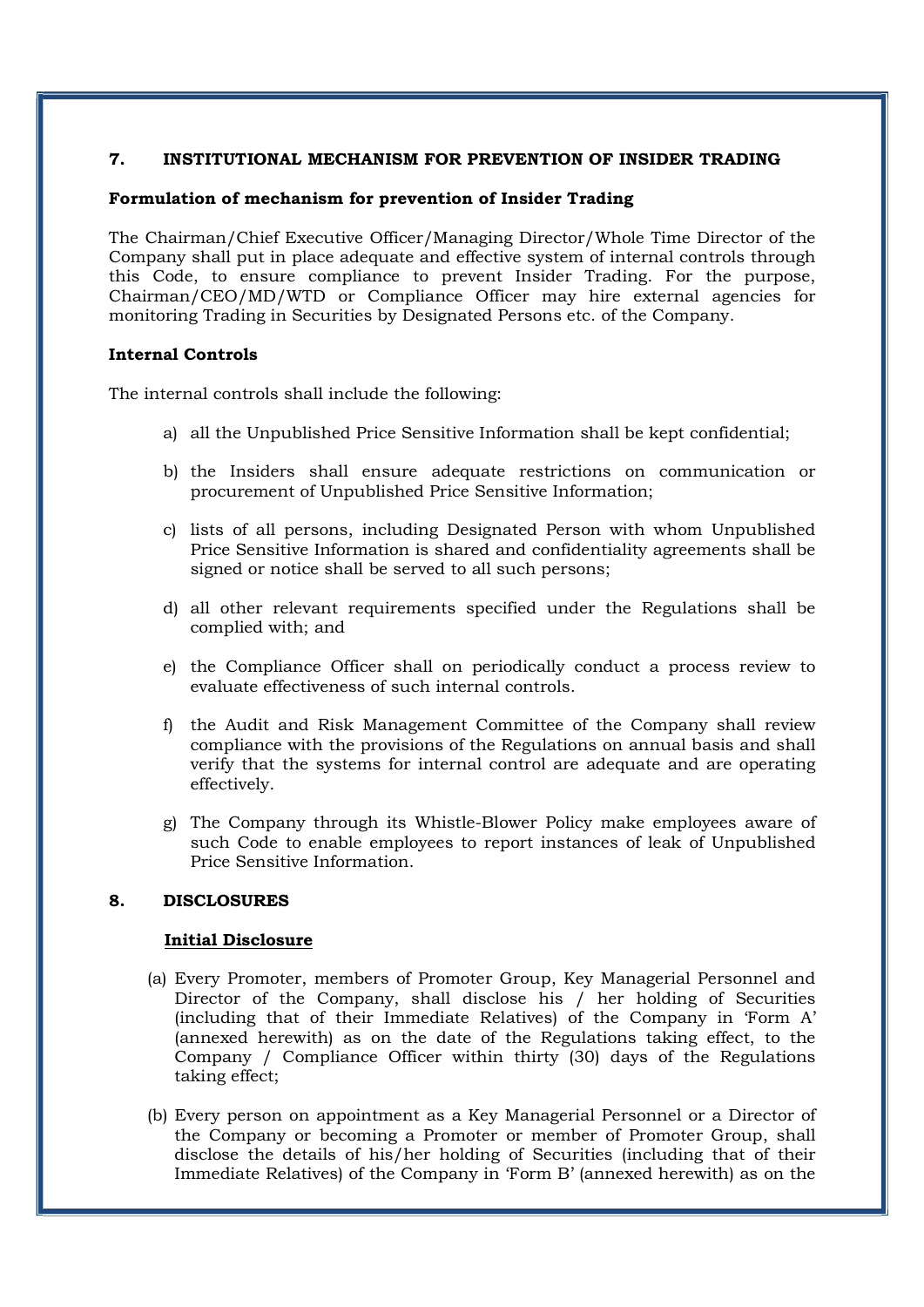date of appointment or becoming Promoter, to the Company / Compliance Officer within seven (7) days of such appointment or becoming a Promoter.

#### Continual disclosure

- (a) Every Promoter, member of Promoter Group, Designated Person, and Director of the Company shall disclose, to the Company the number of such Securities (including that of their Immediate Relatives) in 'Form C' (annexed herewith) acquired or disposed of, within two (2) Trading Days of such transaction if the value of the Securities traded, whether in one transaction or a series of transactions over any calendar quarter, aggregates to a traded value in excess of Rs. 10,00,000/- (Rupees Ten Lacs);
- (b) The Company shall notify the particulars of such Trading in 'Form C' (annexed herewith) to the stock exchange on which the Securities are listed within two (2) Trading Days of receipt of the disclosure or from becoming aware of such information.

#### Disclosures by the other connected persons

All Connected Persons who for the time being, presumed to have possession of Unpublished Price Sensitive Information shall disclose to the Company the number of Securities held by them or their Immediate Relatives, as and when required by the Compliance Officer or as stipulated in any agreement or engagement document. Such Connected Persons and their employees and associates are prohibited to trade in the Securities of the Company till the UPSI is generally available in Form 'D' (annexed herewith).

The Compliances officer shall maintain records of all the declarations in the appropriate from given by the Directors/ Designated Employees for a minimum period of five years.

The Compliances officer shall report to the Board of Directors and in particular, shall provide reports to the Chairman of the Audit Committee, if any, or to the Chairman of the Board of Directors at every Board meeting, all the details of the dealing in the securities by Directors/ Designated Employees of the Company and the accompanying documents that such persons had executed under the pre-dealing procedure as envisaged in the code.

#### 9. PRE CLEARANCE OF TRADES

The pre-clearance shall not be necessary, if the value of the Securities Traded, whether in one transaction or a series of transactions over a calendar quarter, aggregates to a traded value not in excess of Rs. 10,00,000/- (Ten Lakhs).

During a valid Trading Window, Trading by Designated Persons shall be subject to pre-clearance by the Compliance Officer, if the value of the proposed Trade is above the threshold limit. No Designated Person of the Company shall apply for preclearance of any proposed trade if such Designated Persons is in possession of any UPSI even if the Trading Window is not closed.

Designated Persons intending to deal in the Securities of the Company upto the threshold limit specified above may do so without any preclearance from the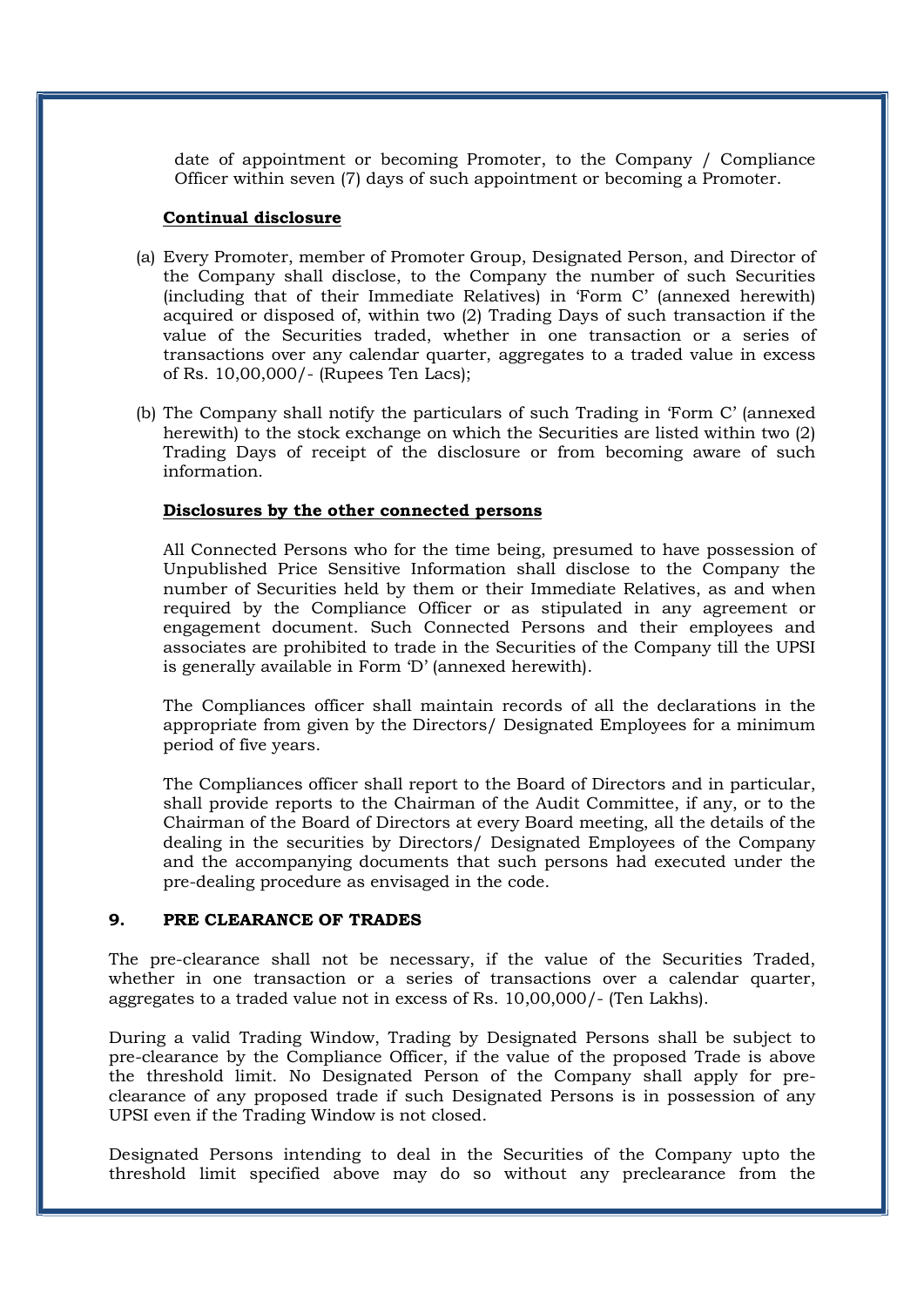Compliance Officer. In all other cases, they should pre-clear the transactions as per the pre- dealing procedure as provided hereinafter.

An application for pre-clearance of Trade shall be made to the Compliance Officer in the such format as prescribed in this regard, indicating the estimated number of Securities that the Designated Person making such application intends to deal in, the details as to the depository with which he /she has a security account and such other details as may be required by the Compliance Officer in this regard.

An undertaking shall be executed in favour of the Company by such Director/Designated Employee incorporating, inter alia, the following caluses may be applicable:

- a. That Designated Persons/Directors does not have any access or possession of any "price Sensitive Information" up to the time of signing the undertaking.
- b. That in case the Designated Employee / Director has access to or possess "Price sensitive Information" after the signing of the undertaking but before the execution of the transaction he/she shall inform the Compliance Officer of the change in his position and that he/she would completely refrain from dealing in the securities of the Company till the time such information becomes public.
- c. That he /she has not contravened the code of conduct for prevention of insider trading as notified by the Company from time to time.
- d. That he /she has made a full and true disclosure in the matter

#### 10. OTHER RESTRICTIONS

All Designated Persons who are permitted to Trade shall not enter into a contra trade during the next 6 months following the prior Trade.

In case the contra trade is necessitated by emergency, the Compliance Officer may waive the holding period after recording in writing reasons in this regard provided such waiver does not amount to violation of the SEBI Regulations or this Code. Similarly in the case of emergency of Trade by a Compliance Officer, the Compliance Officer may obtain the waiver from the Managing Director & CEO or in his absence, the Chairman of the Board, provided that such waiver does not violate this Code or the SEBI Regulations. The application for waiver shall be made in the format prescribed.

In case a contra Trade is executed, inadvertently or otherwise, in violation of such a restriction, the profits from such Trade shall be liable to be disgorged for remittance to SEBI for credit to the Investor Protection and Education Fund administered by SEBI under the Act.

All Directors and Designated Employees shall execute their trade within seven trading days, where the trades which have been pre-cleared have to be executed by the designated persons. If the trade is not executed within such seven trading days, fresh pre-clearance will be necessary.

#### 11. CONFIDENTIALITY OF INFORMATION AND PROCEDURES TO BE ADOPTED

All factories/ Depots/ Departments etc of SBEC Systems (India) Limited dealing in confidential information shall adopt and put in place suitable measures (which may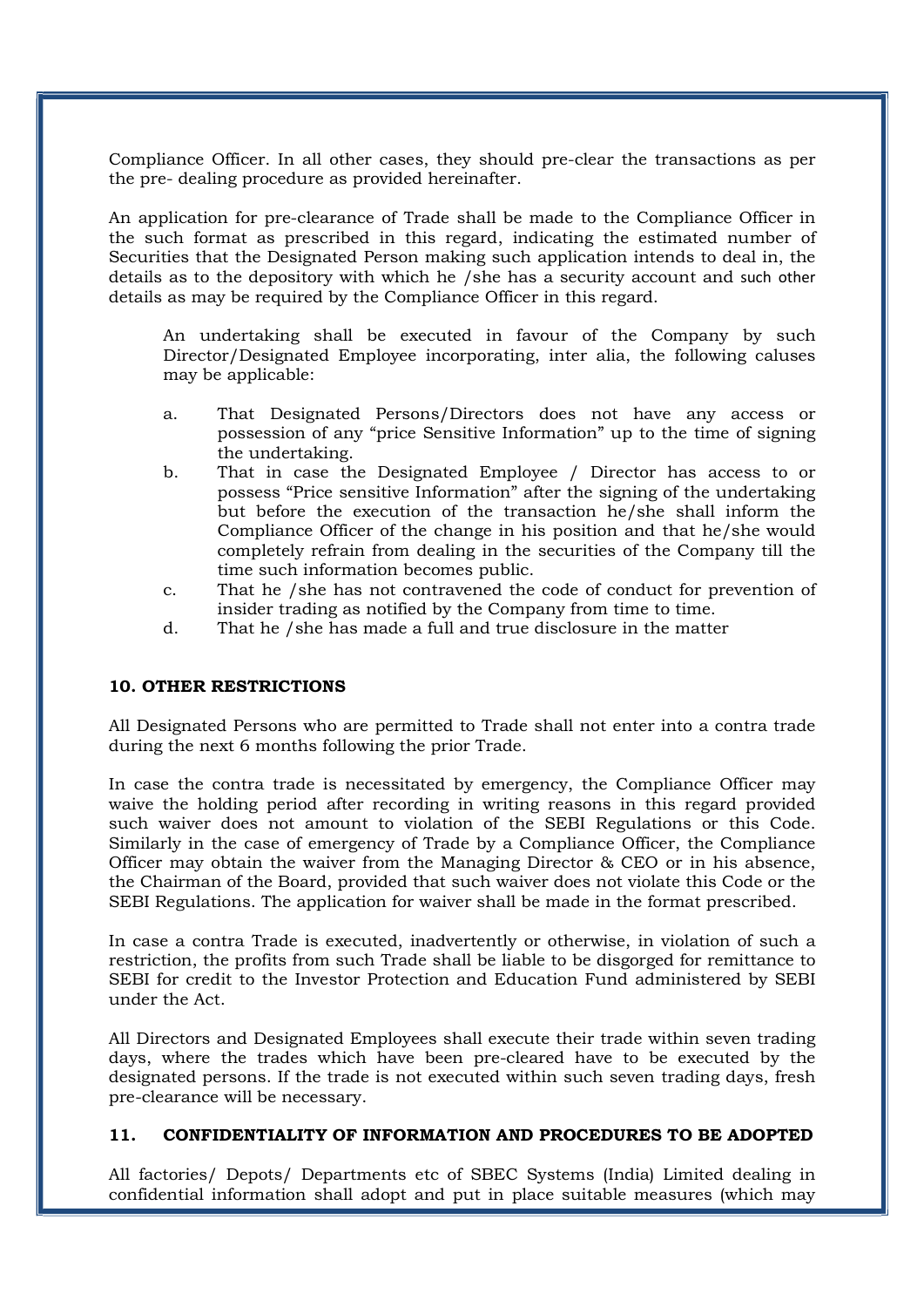include providing restricted access controls, passwords, firewalls, bio-metric access etc.) to ensure that the confidential information in their possession does not get disseminated either directly, indirectly, covertly or overtly. Concerned head of the department shall be responsible to ensure that adequate security measures are implemented at all places which handle/ deal in such confidential/ unpublished price sensitive information either frequently or otherwise. All information shall be handling within the organisation on a need-to-know basis and no UPSI shall be communicated to any person except in furtherance of the insider's legitimate purposes, performance of duties or discharges of his legal obligations. Due regard to the role and function of the concerned employee shall be had before giving him access to unpublished price sensitive information, in addition to seniority and professional designation.

#### 12. PENALTY FOR CONTRAVENTION OF CODE OF CONDUCT.

Any Director/ Designated Person/ Designated Employee/ Connected Person who trades in securities or communication any information for trading in securities, in contravention of the Code of Conduct may be penalized and appropriate action may be taken by the Company.

Directors/ Designated Employees of the Company who violate the code of conduct shall also be subject to disciplinary action by the Company, which may include wage freeze, suspension, ineligible for future participation in employee stock option plans, etc.

In addition to the action which may be taken by the Company, the persons violating the Regulations and/ or this Code shall also be subject to actions, under Section 15G of the Act pursuant to which they may be liable to penalty which shall not be less that Rs. 10 lakhs and which may extend to Rs. 25 Crores or 3 times the amount of the profits made out of insider trading, whichever is higher; under Section 24 of the Act pursuant to which they may be liable to imprisonment for a term which may extend to 10 years and/or fine which may extend to Rs. 25 Crores; and other applicable laws.

The action by the Company shall not preclude SEBI from taking any action in case of violation of SEBI (Prohibition of Insider Trading) Regulation, 2015.

#### 13. REPORTING TO AUDIT COMMITTEE AND BOARD OF DIRECTORS

The Compliance Officer shall provide a report to the Board of Directors through the Audit Committee with regard to implementation and operation of this Code at least once in a year and Audit Committee shall review compliance with the provisions of these regulations at least once in a financial year and shall verify that the systems for internal control are adequate and are operating effectively.

#### 14. MAINTENANCE OF RECORDS AND REGISTERS

The Compliance Officer shall maintain:

I. Register of pre-clearance of trading of Securities and record therein the name and designation of the Director, officer, Designated Persons submitting the application, date & time of receipt of the application, nature of transaction, number of securities, consideration value, name of the dependent family member if the transaction is in name of the dependent family member and date & details of the actual transaction.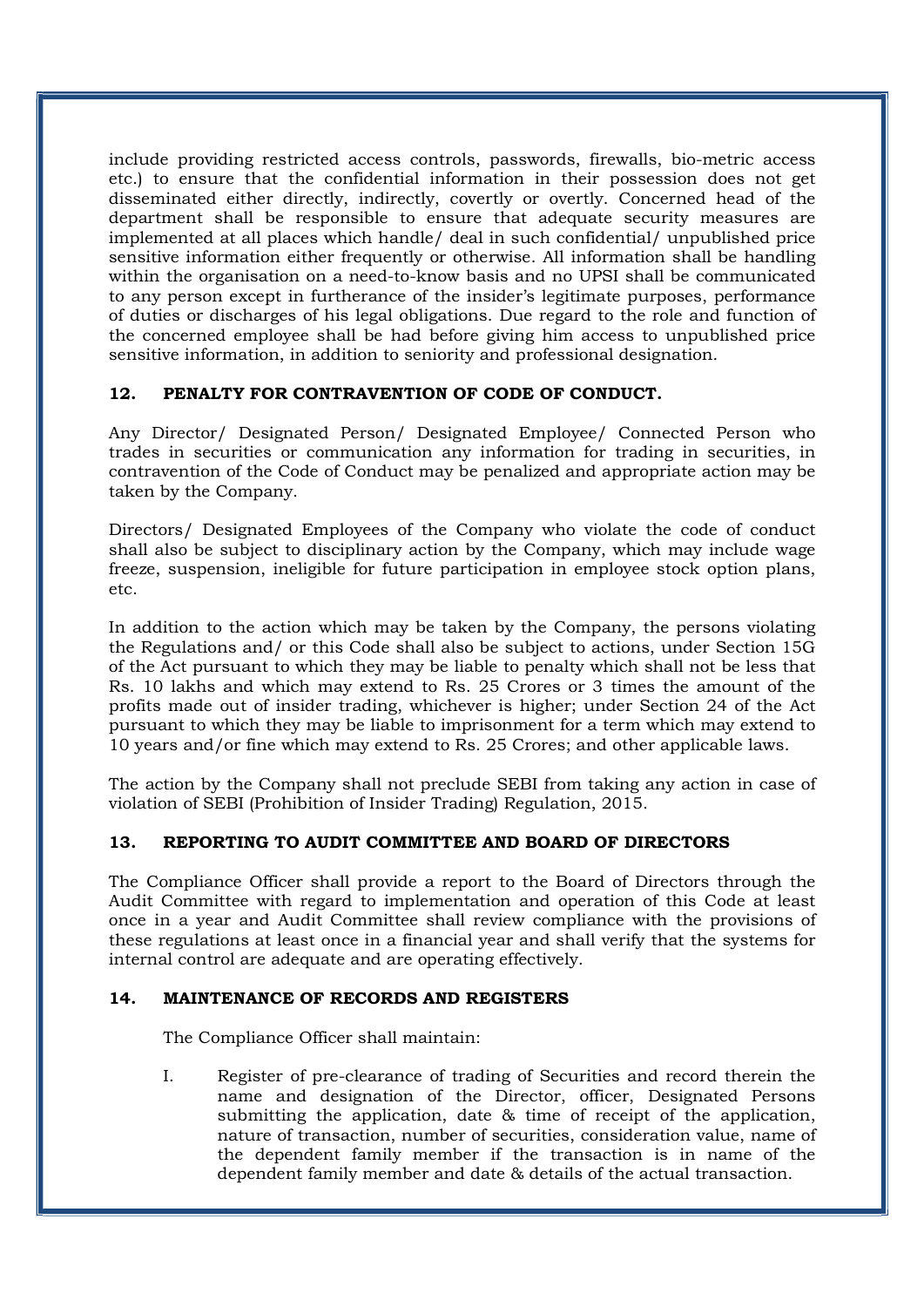- II. Records of all the declarations in the appropriate from given by directors, Officers, designated persons and their dependents for a minimum period of three years.
- III. Reporting of Decisions not to trade after securing pre-clearance.

#### 15. INFORMATION TO SEBI IN CASE OF VIOLATION OF SEBI (PROHIBITION OF INSIDER TRADING) REGULATIONS, 2015.

In case it is observed by the Company/Compliance Officer that there has been a violation of SEBI (Prohibition of Insider Trading) Regulations, 2015, SEBI shall be informed through Stock exchange [BSE Limited (BSE)] by the Company.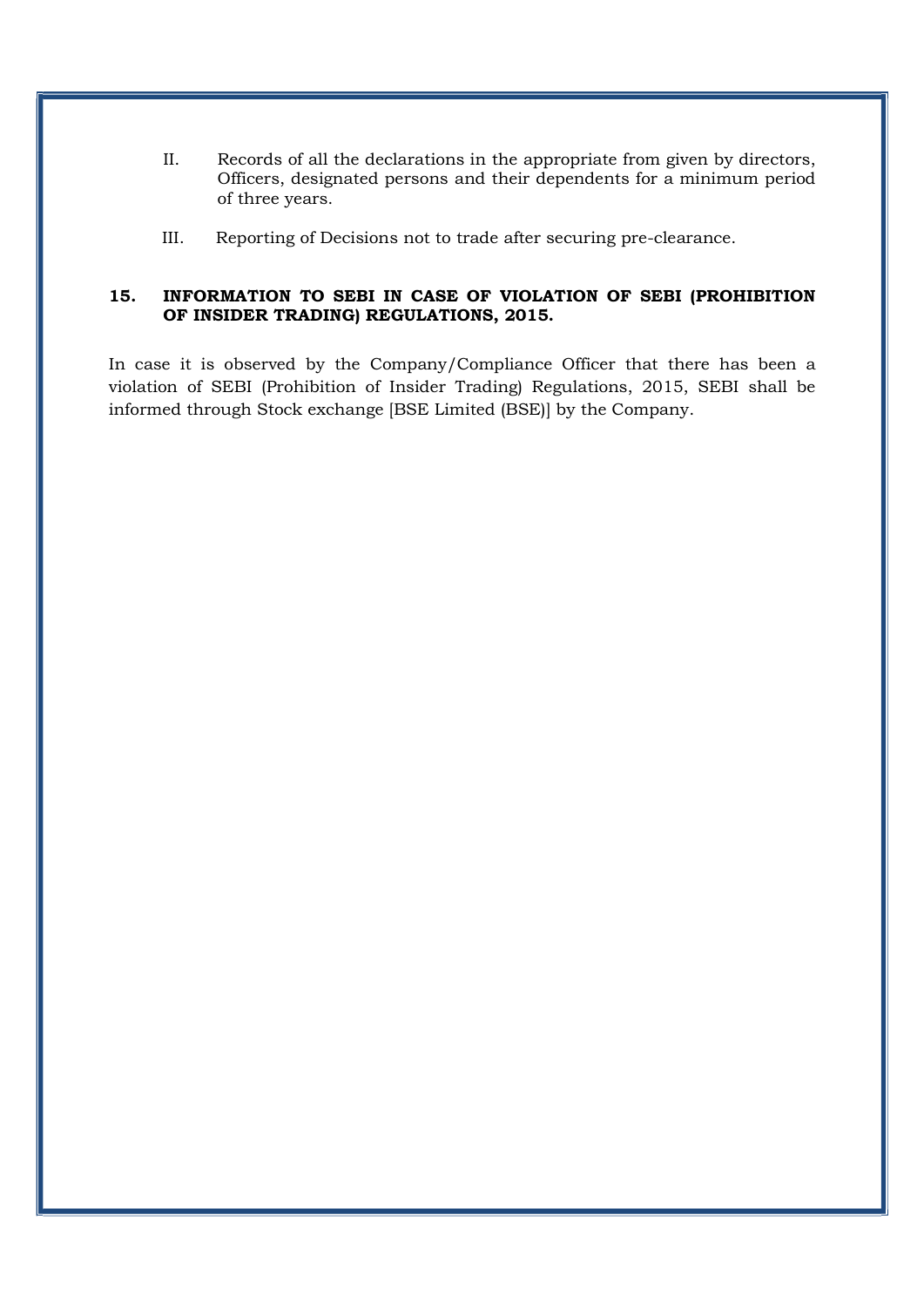#### FORM A

SEBI (Prohibition of Insider Trading) Regulations, 2015[Regulation 7 (1) (a) read with Regulation 6 (2) – Initial disclosure to the company]

Name of the company: \_\_\_\_\_\_\_\_\_\_\_\_\_\_\_\_\_\_\_\_\_\_\_\_\_\_\_\_\_\_\_\_

ISIN of the company:

Details of Securities held by Promoter, Key Managerial Personnel (KMP), Director and other such persons as mentioned in Regulation 6(2)

| Name, PAN,<br>CIN/DIN &<br>address with<br>contact nos. | Category of<br>Person<br>(Promoters/<br>KMP/Directors/<br>Immediate<br>relative to $/$<br>Others etc. | Securities held as on the date of regulation<br>coming into force<br>Type of security (For eg. Shares,<br>Warrants, Convertible<br>Debentures etc.) | N <sub>0</sub> | $%$ of<br>Shareholding |
|---------------------------------------------------------|-------------------------------------------------------------------------------------------------------|-----------------------------------------------------------------------------------------------------------------------------------------------------|----------------|------------------------|
|                                                         |                                                                                                       |                                                                                                                                                     | 4              |                        |

Note: "Securities" shall have the meaning as defined under regulation  $2(1)(i)$  of SEBI (Prohibition of Insider Trading) Regulations, 2015.

#### Details of Open Interest (OI) in derivatives of the company held by Promoter, Key Managerial Personnel (KMP), Director and other such persons as mentioned in Regulation 6(2)

| Open Interest of the Future contracts held as<br>on the date of regulation coming into force |                                                 |                                            | Open Interest of the Option Contracts held as<br>on the date of regulation coming into force |                                                   |                                     |  |
|----------------------------------------------------------------------------------------------|-------------------------------------------------|--------------------------------------------|----------------------------------------------------------------------------------------------|---------------------------------------------------|-------------------------------------|--|
| Contract<br>Specifications                                                                   | Number of<br>units<br>(contracts *<br>lot size) | <b>Notional</b><br>value in<br>Rupee terms | Contract<br>Specifications                                                                   | Number of<br>units<br>(contracts $*$<br>lot size) | Notional<br>value in<br>Rupee terms |  |
| 6                                                                                            |                                                 |                                            | 9                                                                                            | 10                                                |                                     |  |

Note: In case of Options, notional value shall be calculated based on premium plus strike price of options

Name & Signature: Designation: Date: Place: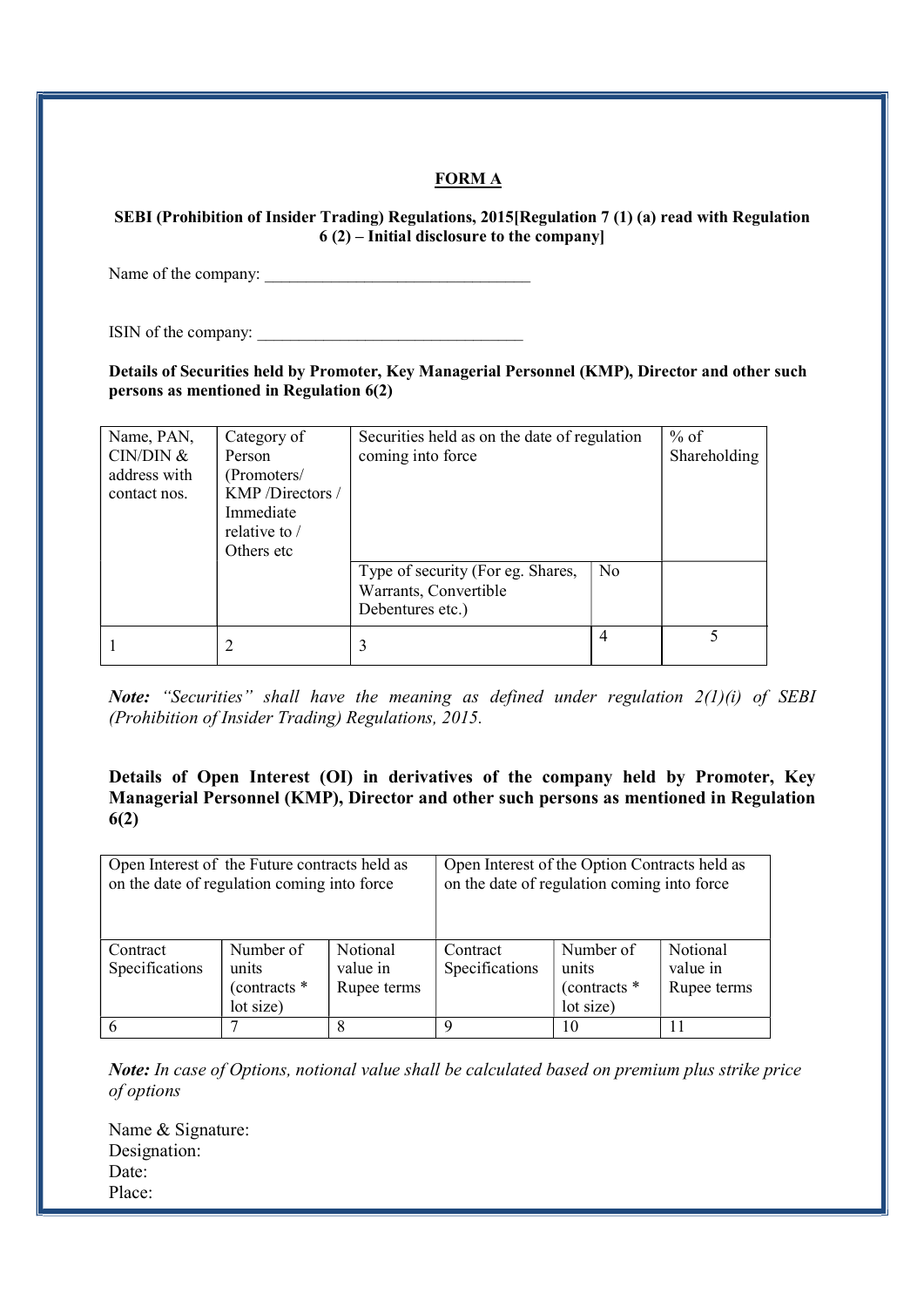#### FORM B

#### SEBI (Prohibition of Insider Trading) Regulations, 2015[Regulation 7 (1) (b) read with Regulation 6(2) – Disclosure on becoming a director/KMP/Promoter]

Name of the company: \_\_\_\_\_\_\_\_\_\_\_\_\_\_\_\_\_\_\_\_\_\_\_\_\_\_\_\_\_\_\_\_

ISIN of the company:

Details of Securities held on appointment of Key Managerial Personnel (KMP) or Director or upon becoming a Promoter of a listed company and other such persons as mentioned in Regulation 6(2).

| Name, PAN,   | Category of    | Securities held as on the date of regulation |                | $%$ of       |
|--------------|----------------|----------------------------------------------|----------------|--------------|
| CIN/DIN &    | Person         | coming into force                            |                | Shareholding |
| address with | (Promoters/    |                                              |                |              |
| contact nos. | KMP/Directors/ |                                              |                |              |
|              | Immediate      |                                              |                |              |
|              | relative to /  |                                              |                |              |
|              | Others etc     |                                              |                |              |
|              |                | Type of security (For eg. $-$                | N <sub>0</sub> |              |
|              |                | Shares, Warrants, Convertible                |                |              |
|              |                | Debentures etc.)                             |                |              |
|              |                |                                              | 4              |              |
|              |                |                                              |                |              |

Note: "Securities" shall have the meaning as defined under regulation  $2(1)(i)$  of SEBI (Prohibition of Insider Trading) Regulations, 2015.

Details of Open Interest (OI) in derivatives of the company held on appointment of Key Managerial Personnel (KMP) or Director or upon becoming a Promoter of a listed company and other such persons as mentioned in Regulation 6(2).

| Open Interest of the Future contracts held at<br>the time of becoming Promoter/appointment of<br>Director/KMP |                                                 |                                     | Open Interest of the Option Contracts held at<br>the time of becoming Promoter/appointment of<br>Director/KMP |                                                   |                                     |  |
|---------------------------------------------------------------------------------------------------------------|-------------------------------------------------|-------------------------------------|---------------------------------------------------------------------------------------------------------------|---------------------------------------------------|-------------------------------------|--|
| Contract<br>specifications                                                                                    | Number of<br>units<br>(contracts *<br>lot size) | Notional<br>value in<br>Rupee terms | Contract<br>specifications                                                                                    | Number of<br>units<br>(contracts $*$<br>lot size) | Notional<br>value in<br>Rupee terms |  |
|                                                                                                               |                                                 | q                                   | 10                                                                                                            |                                                   | 12                                  |  |

Note: In case of Options, notional value shall be calculated based on premium plus strike price of options

Name & Signature: Designation: Date: Place: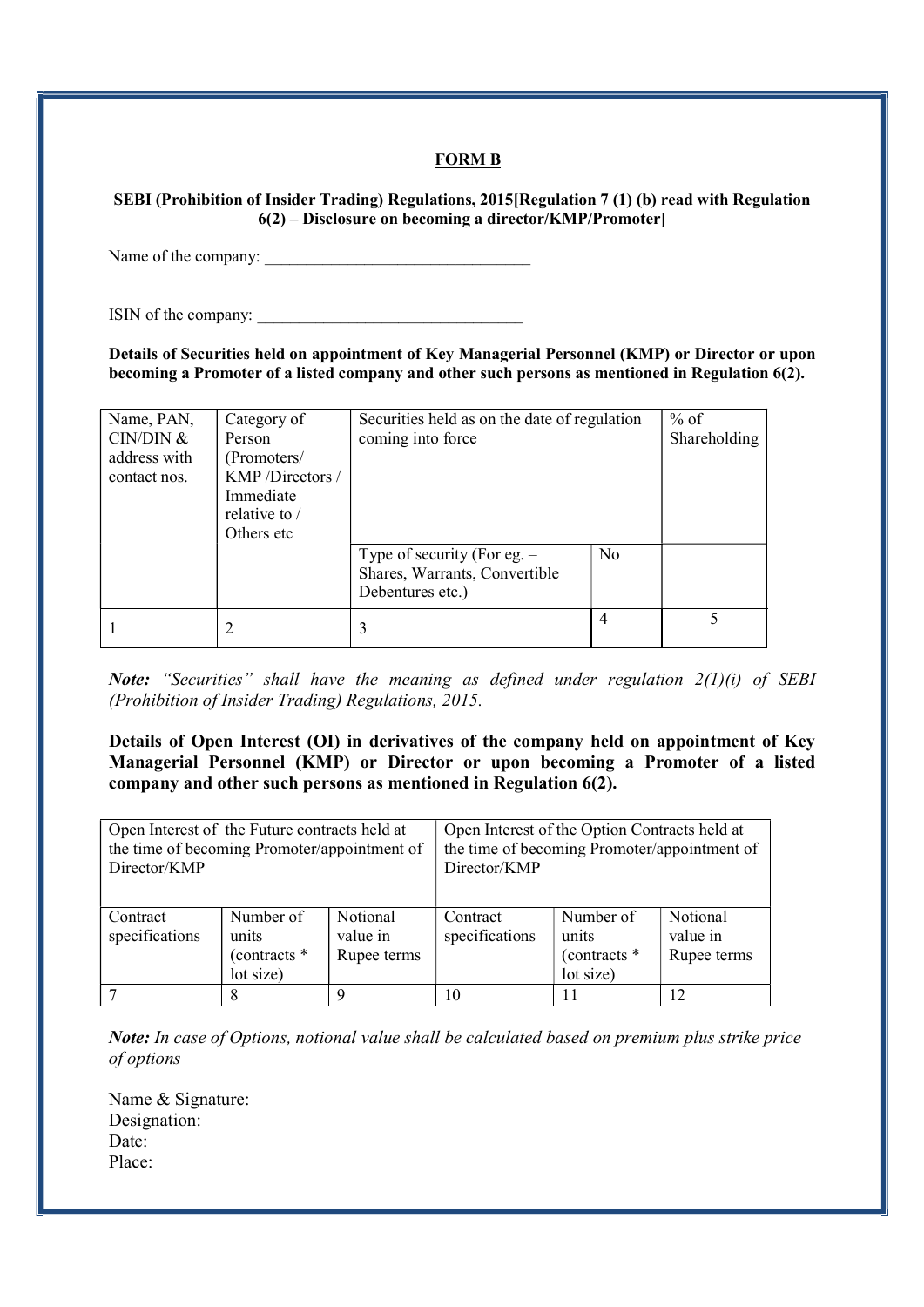#### FORM C SEBI (Prohibition of Insider Trading) Regulations, 2015 [Regulation 7 (2) read with Regulation  $6(2)$  – Continual disclosure]

Name of the company:

ISIN of the company:

#### Details of change in holding of Securities of Promoter, Employee or Director of a listed company and other such persons as mentioned in Regulation 6(2).

| Name,        | Catego         | Securities     |                | Securities        |              |                          |                | Securities held<br>Date of |                          | Date      | Mode of        |            |              |
|--------------|----------------|----------------|----------------|-------------------|--------------|--------------------------|----------------|----------------------------|--------------------------|-----------|----------------|------------|--------------|
| PAN,         | r y of         | held prior to  |                | acquired/Disposed |              |                          |                | post                       | allotme                  |           | of             | acquisitio |              |
| CIN/D        | Person         | acquisition /  |                |                   |              |                          |                |                            | acquisition/dispos<br>nt |           | intimat        | n /        |              |
| $IN, \&$     | (Promo         | disposal       |                |                   |              |                          |                | al                         |                          | advice/   |                | ion to     | disposal     |
| addres       | $t$ ers $/$    |                |                |                   |              |                          |                |                            |                          | acquisiti |                | compa      | $($ on       |
| s with       | KMP/           |                |                |                   |              |                          |                |                            |                          | on of     |                | ny         | market/pu    |
| contac       | Directo        |                |                |                   |              |                          |                |                            |                          | shares/   |                |            | blic/        |
| t nos        | rs/            |                |                |                   |              |                          |                |                            |                          | sale of   |                |            | rights/      |
|              | Immed          |                |                |                   |              |                          |                |                            |                          | shares    |                |            | preferenti   |
|              | iate           |                |                |                   |              |                          |                |                            |                          | specify   |                |            | al offer /   |
|              | relative       |                |                |                   |              |                          |                |                            |                          |           |                |            | off          |
|              | to $/$         |                |                |                   |              |                          |                |                            |                          |           |                |            | market/      |
|              | others         |                |                |                   |              |                          |                |                            |                          |           |                |            | Inter-se     |
|              | $etc$ )        |                |                |                   |              |                          |                |                            |                          |           |                |            | transfer,    |
|              |                |                |                |                   |              |                          |                |                            |                          |           |                |            | <b>ESOPs</b> |
|              |                |                |                |                   |              |                          |                |                            |                          |           |                |            | $etc.$ )     |
|              |                | Type           | No.            | Type              | ${\bf N}$    | $\overline{\mathrm{Va}}$ | Trans          | Type                       | No. and                  | Fro       |                |            |              |
|              |                | of             | and            | of                | $\mathbf{o}$ | lu                       | act            | of                         | $%$ of                   | m         | T              |            |              |
|              |                | securi         | $\frac{0}{0}$  | secur             |              | e                        | ion            | securi                     | sharehol                 |           | $\mathbf{o}$   |            |              |
|              |                | ty             | of             | ity               |              |                          | Type           | ty                         | ding                     |           |                |            |              |
|              |                | (For           | shar           | (For              |              |                          | (Buy/          | (For                       |                          |           |                |            |              |
|              |                | $eg. -$        | eh             | $eg. -$           |              |                          | Sale/          | $eg. -$                    |                          |           |                |            |              |
|              |                | Share          | oldi           | Share             |              |                          | Pledg          | Share                      |                          |           |                |            |              |
|              |                | S,             | ng             | S,                |              |                          | e/             | $S_{\star}$                |                          |           |                |            |              |
|              |                | Warra          |                | Warr              |              |                          | Revo           | Warra                      |                          |           |                |            |              |
|              |                | nts,           |                | an ts,            |              |                          | ke/            | nts,                       |                          |           |                |            |              |
|              |                | Conve          |                | Conv              |              |                          | Invok          | Conve                      |                          |           |                |            |              |
|              |                | rti ble        |                | ert               |              |                          | $\epsilon$ )   | rti ble                    |                          |           |                |            |              |
|              |                | Deben          |                | ible              |              |                          |                | Deben                      |                          |           |                |            |              |
|              |                | tur es         |                | Debe              |              |                          |                | tur es                     |                          |           |                |            |              |
|              |                | $etc.$ )       |                | nt                |              |                          |                | $etc.$ )                   |                          |           |                |            |              |
|              |                |                |                | ures              |              |                          |                |                            |                          |           |                |            |              |
|              |                |                |                | etc.)             |              |                          |                |                            |                          |           |                |            |              |
| $\mathbf{1}$ | $\overline{2}$ | $\overline{3}$ | $\overline{4}$ | $\overline{5}$    | 6            | $\overline{7}$           | $\overline{8}$ | $\overline{9}$             | 10                       | 11        | 1              | 13         | 14           |
|              |                |                |                |                   |              |                          |                |                            |                          |           | $\overline{2}$ |            |              |

Note: "Securities" shall have the meaning as defined under regulation  $2(1)(i)$  of SEBI (Prohibition of Insider Trading) Regulations, 2015.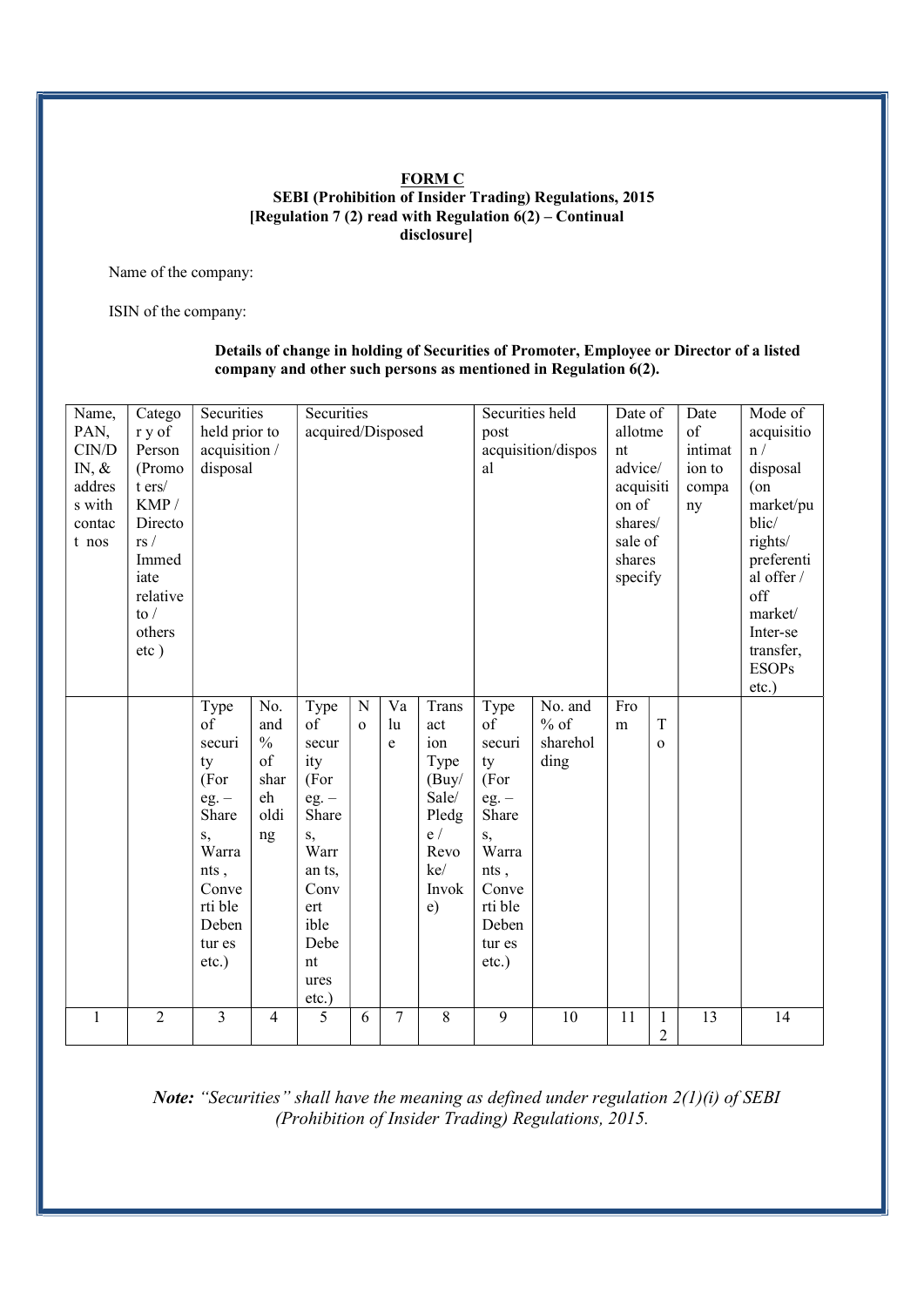#### Details of trading in derivatives of the company by Promoter, Employee or Director of a listed company and other such persons as mentioned in Regulation 6(2).

| Trading in derivatives (Specify type of contract, Futures or Options etc) | Exchange on<br>which the trade<br>was executed |                    |          |          |           |    |
|---------------------------------------------------------------------------|------------------------------------------------|--------------------|----------|----------|-----------|----|
| Type of<br>contract                                                       | Contract<br>specifications                     | Buy                |          |          |           |    |
|                                                                           |                                                |                    |          |          |           |    |
|                                                                           |                                                | Number<br>Notional |          | Notional | Number of |    |
|                                                                           |                                                | Value              | of units | Value    | units     |    |
|                                                                           |                                                |                    |          |          |           |    |
|                                                                           |                                                |                    |          |          |           |    |
| 15                                                                        | 16                                             | 17                 | 18       | 19       | 20        | 21 |

Note: In case of Options, notional value shall be calculated based on Premium plus strike price of options.

Name & Signature:

Designation:

Date:

Place: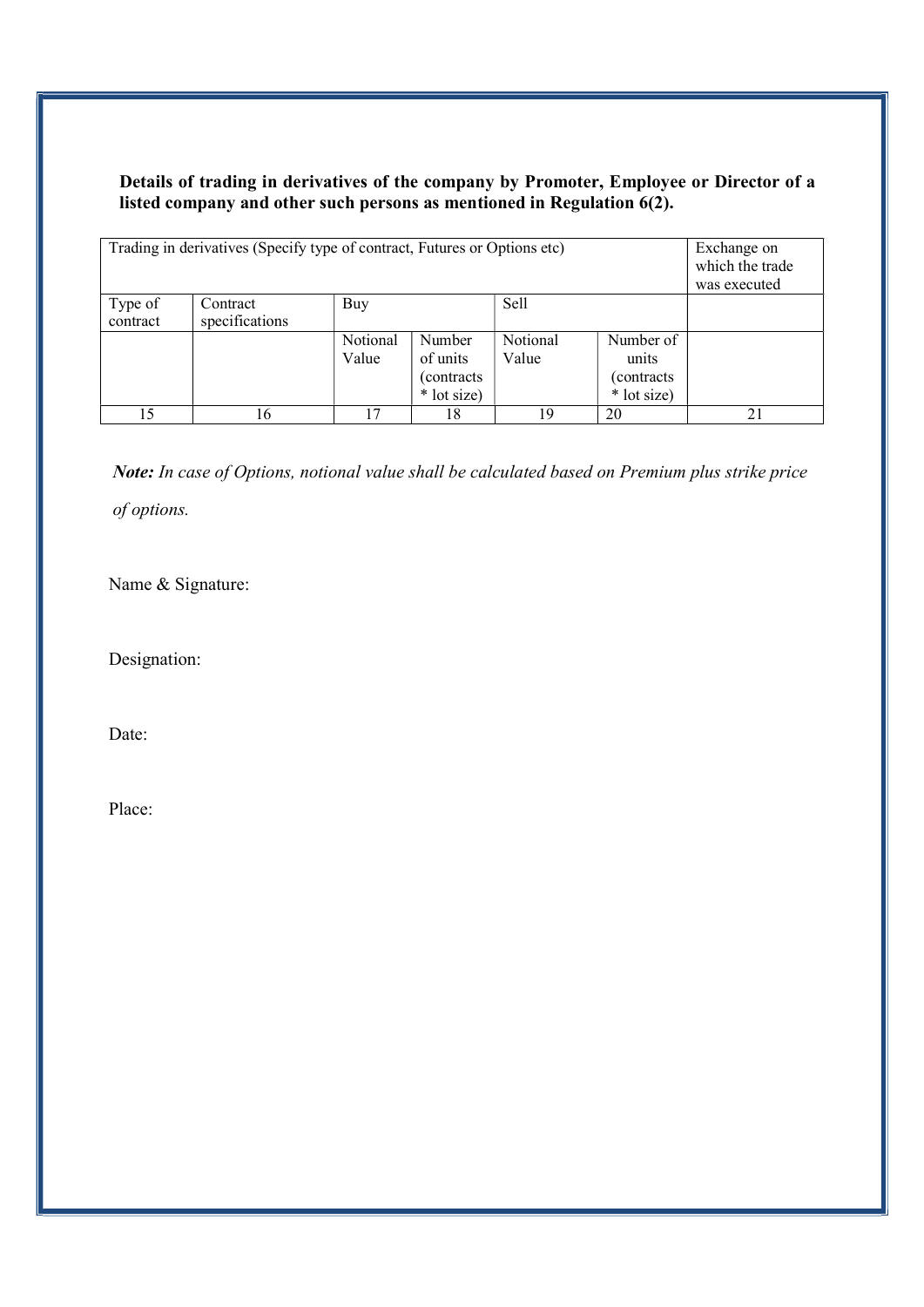#### FORM D (Indicative format)

### SEBI (Prohibition of Insider Trading) Regulations, 2015 Regulation 7(3) – Transactions by Other connected persons as identified by the company Details of trading in securities by other connected persons as identified by the company

| Name,        | Conn           | Securities       |                     | Securities        |              |                |                | Securities held |                             | Date of    |      | Dat  | Mode of      |
|--------------|----------------|------------------|---------------------|-------------------|--------------|----------------|----------------|-----------------|-----------------------------|------------|------|------|--------------|
| PAN,         | ect            | held prior to    |                     | acquired/Disposed |              |                |                | post            |                             | allotment  |      | e of | acquisitio   |
| CIN/D        | ion            | acquisition /    |                     |                   |              |                |                |                 | acquisition/disp<br>advice/ |            | inti | n /  |              |
| IN, $\&$     | with           | disposal         |                     |                   |              |                |                | osal            |                             | acquisitio |      | mati | disposal     |
| addres       | comp           |                  |                     |                   |              |                |                |                 |                             | n of       |      | on   | $($ on       |
| s with       | any            |                  |                     |                   |              |                |                |                 |                             | shares/    |      | to   | market/p     |
| contac       |                |                  |                     |                   |              |                |                |                 |                             | sale of    |      | com  | ublic/       |
| t            |                |                  |                     |                   |              |                |                |                 |                             | shares     |      | pan  | rights/      |
|              |                |                  |                     |                   |              |                |                |                 |                             | specify    |      | y    | preferenti   |
|              |                |                  |                     |                   |              |                |                |                 |                             |            |      |      | al offer /   |
|              |                |                  |                     |                   |              |                |                |                 |                             |            |      |      | off          |
|              |                |                  |                     |                   |              |                |                |                 |                             |            |      |      | market/      |
|              |                |                  |                     |                   |              |                |                |                 |                             |            |      |      | Inter-se     |
|              |                |                  |                     |                   |              |                |                |                 |                             |            |      |      | transfer,    |
|              |                |                  |                     |                   |              |                |                |                 |                             |            |      |      | <b>ESOPs</b> |
|              |                |                  |                     |                   |              |                |                |                 |                             |            |      |      | etc.)        |
|              |                | Type             | No.                 | Type              | $\mathbf N$  | Va             | Trans          | Type            | No.                         | Fro        | To   |      |              |
|              |                | of               | and                 | of                | $\mathbf{o}$ | lu             | act            | of              | and $%$                     | m          |      |      |              |
|              |                | securi           | $\frac{0}{0}$<br>of | secur             |              | e              | ion            | securi          | of                          |            |      |      |              |
|              |                | ty<br>(For       | shar                | ity               |              |                | Type           | ty              | shareh                      |            |      |      |              |
|              |                |                  | eh                  | (For              |              |                | (Buy/<br>Sale/ | (For            | oldi ng                     |            |      |      |              |
|              |                | $eg. -$<br>Share | oldi                | $eg. -$<br>Shar   |              |                |                | $eg. -$         |                             |            |      |      |              |
|              |                |                  |                     |                   |              |                | Pledg<br>e/    | Share           |                             |            |      |      |              |
|              |                | s,<br>Warra      | ng                  | es,<br>Warr       |              |                | Revo           | s,<br>Warra     |                             |            |      |      |              |
|              |                | nts,             |                     | an ts,            |              |                | ke/            | nts,            |                             |            |      |      |              |
|              |                | Conv             |                     | Conv              |              |                | Invok          | Conv            |                             |            |      |      |              |
|              |                | erti             |                     | ert               |              |                | $\epsilon$ )   | erti            |                             |            |      |      |              |
|              |                | ble              |                     | ible              |              |                |                | ble             |                             |            |      |      |              |
|              |                | Debe             |                     | Debe              |              |                |                | Debe            |                             |            |      |      |              |
|              |                | ntur             |                     | nt                |              |                |                | ntur            |                             |            |      |      |              |
|              |                | es               |                     | ures              |              |                |                | es              |                             |            |      |      |              |
|              |                | etc.)            |                     | etc.)             |              |                |                | etc.)           |                             |            |      |      |              |
| $\mathbf{1}$ | $\overline{2}$ | $\overline{3}$   | $\overline{4}$      | $\overline{5}$    | 6            | $\overline{7}$ | $\overline{8}$ | $\overline{9}$  | 10                          | 11         | 12   | 13   | 14           |

Note: "Securities" shall have the meaning as defined under regulation  $2(1)(i)$  of SEBI (Prohibition of Insider Trading) Regulations, 2015.